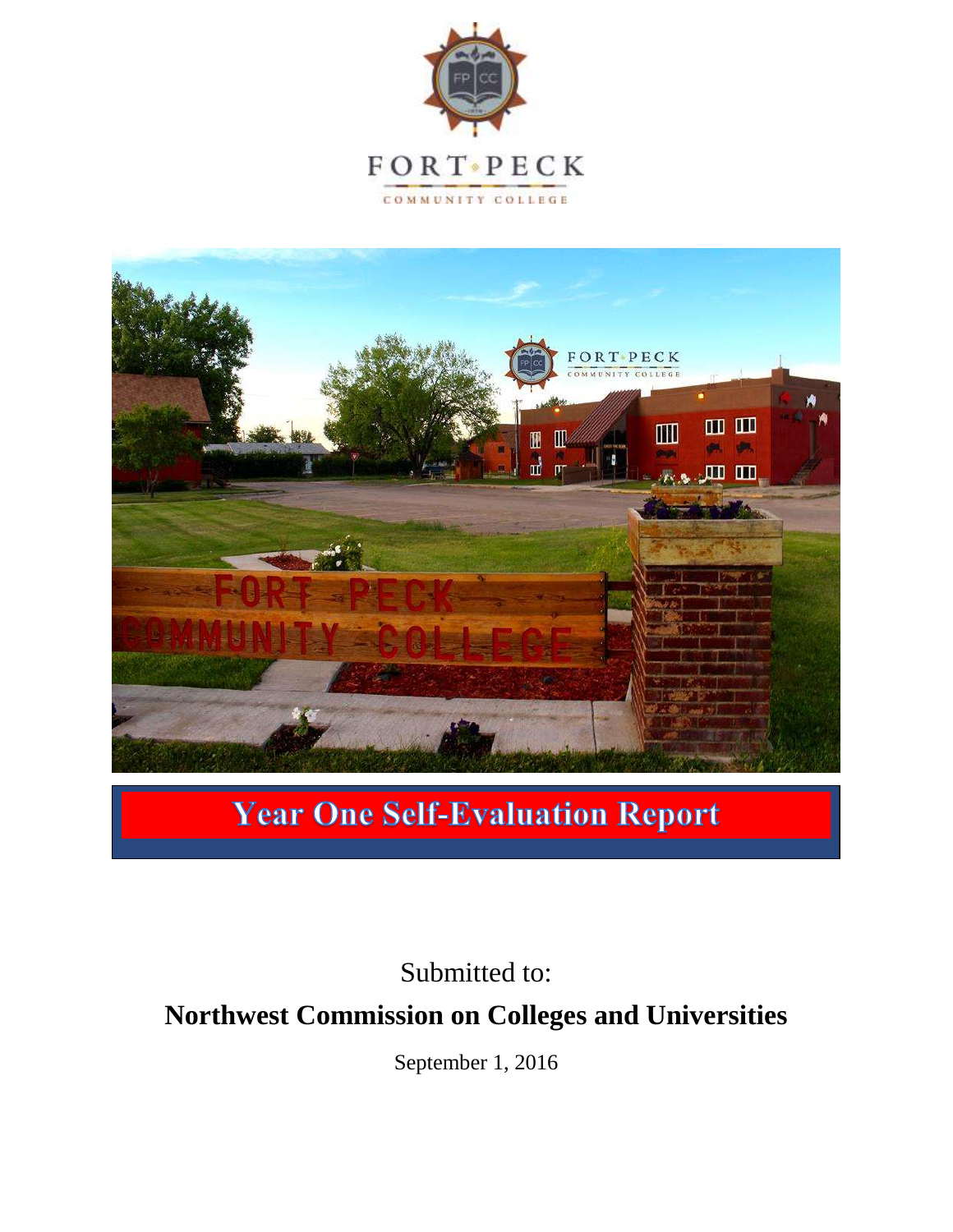# **Table of Contents**

| Appendices - Sent as separate file |  |
|------------------------------------|--|
| Core Theme Assessment Charts       |  |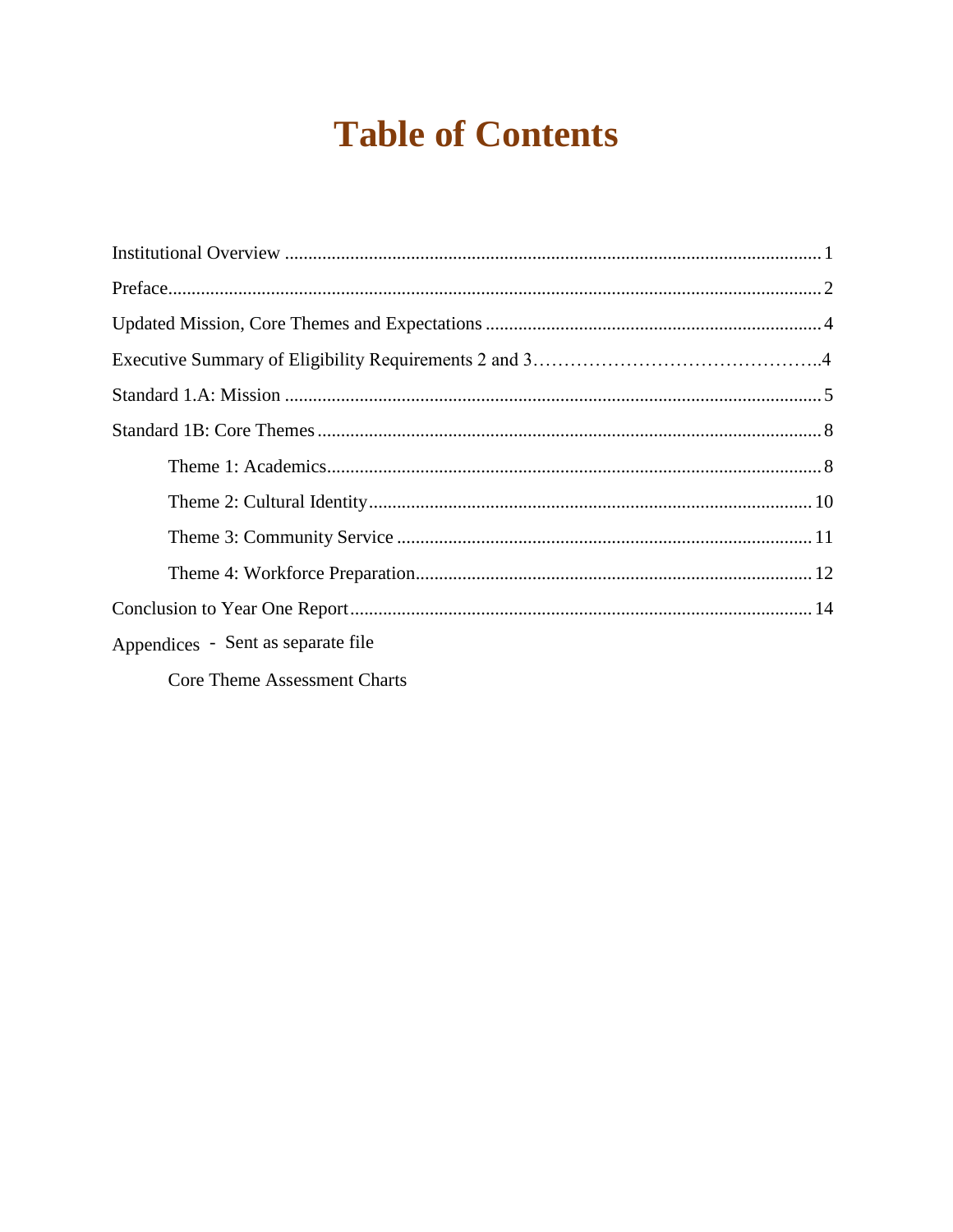# **Institutional Overview**

Fort Peck Community College (FPCC) was chartered in 1978 by the Fort Peck Assiniboine & Sioux Tribes as a two-year, tribally-controlled community college. Located in the rural northeastern corner of Montana, the college serves mainly tribal members located in the communities across the reservation, but has a service area that encompasses five counties in a 50-mile radius of the institution's campuses in Poplar and Wolf Point. FPCC is one of seven tribal colleges in Montana and the only higher education institution within a 100-mile radius in its service region. The main campus is located in Poplar, the tribal headquarters of the Fort Peck Tribes, with secondary campuses in Wolf Point (22 miles).

Courses in higher education were first introduced to the Fort Peck Reservation by two state-funded Montana community colleges. This relationship continued after FPCC was chartered up until 1986. FPCC was granted accreditation by the Northwest Commission on Colleges and Universities (NWCCU) in December of 1991, with accreditation being reaffirmed following an Interim Report and site visit in 2006. Initially beginning in an old government agency building with one classroom, the college just recently added a student dormitory and three faculty housing facilities to its inventory, bringing the college's overall properties to 30 buildings comprised of a total of 129,896 square feet.

To meet the unique educational needs of the tribal members and community members, FPCC believes that the opportunity for higher education must be provided on the reservation. FPCC is committed to preserving Indian culture, history and beliefs, and to perpetuating them among Indian people of all ages. FPCC offers 27 career and technical programs, with six Associate of Arts programs, five Associate of Applied Science programs, six Associate of Science programs of study, and 10 One-Year Certificate Programs. Continuing education courses are offered year-round for professional development and community enhancement.

FPCC employs 24 full-time faculty and additional adjunct faculty as demand requires, with faculty organized into various Divisions (Business, Education, Math & Science, Human Services and Information Technology) and the Vocational Trades programs. FPCC receives funding from federal sources with local and state resources making up a small portion of the operating budget. FPCC's FY2015 operating budget is approximately \$8 million.

Student headcounts over the last decade have steadily been between 400-450 students, with 400 students enrolled in the Fall 2014 semester. There has been a noticeable decline in the last couple of years with the Fall of 2015 having 321 students enrolled. Native American student enrollment is at 79%, with the median student age being 28 years old. FPCC is governed by a nine-member Board of Directors. Dr. James E. Shanley has served as the President at FPCC since 1984 and retired at the end of 2011. Dr. Florence Garcia was President of FPCC for two years and Haven Gourneau is the President of FPCC as of May 2014.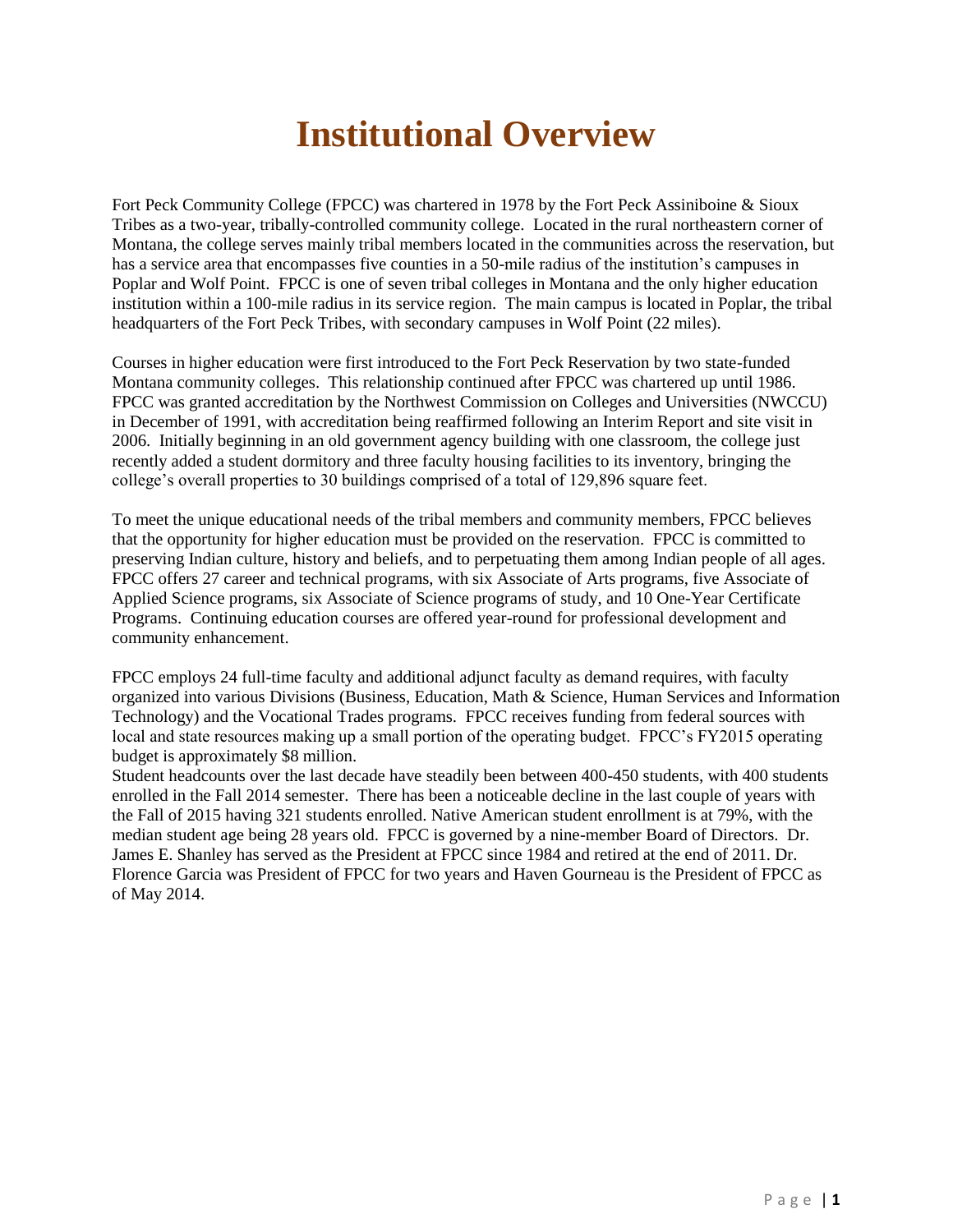### **Preface**

#### **Institutional Changes since Last Report**

**Fort Peck Community College (FPCC)** was granted accreditation by the Northwest Commission of Colleges and Universities in December of 1991. This accreditation was reaffirmed following interim reports and site visits by NWCCU in 2006, 2009, 2010, 2012, and 2015. FPCC's accreditation was again reaffirmed in January 2016 on the basis of the **Fall 2015 Year Seven Peer Evaluation**. FPCC is to address Recommendation 1 of the Fall 2015 Year Seven Peer-Evaluation Report in an addendum to its Year One Mission and Core Themes Report which is to be submitted in Fall 2016**.**

The following is a brief analysis of **the major institutional changes** that have occurred since the Year Seven Peer Evaluation report submitted in the Fall of 2015.

The FPCC **student enrollment trends are shown in this graph; indicating a surge of students**, unduplicated students in 2011-2012 and a decline thereafter up to 2014-2015.

| Academic Yr. | <b>FTE</b> | <b>Unduplicated Students</b> |
|--------------|------------|------------------------------|
| 2006-2007    | 379        | 438                          |
| 2007-2008    | 351        | 425                          |
| 2008-2009    | 351        | 435                          |
| 2009-2010    | 366        | 443                          |
| 2010-2011    | 392        | 450                          |
| 2011-2012    | 428        | 703                          |
| 2012-2013    | 405        | 660                          |
| 2013-2014    | 346        | 654                          |
| 2014-2015    | 358        | 642                          |

**Facility Upgrades:** A **new Truck Driving and Learning facility** is now in Phase I planning stages to house our Truck Driving program. Construction will begin once the plans are finalized. Faculty house in Wolf Point will be replaced and the current house moved to our Sixth Avenue location. A Polycom system was installed into one of the classrooms in the Vocational Building to facilitate classes from Montana State University Northern in diesel.

**The college has continued to improve and rehabilitate the existing facilities** and structures across the campuses. New, energy-efficient doors, windows and toilets have replaced older, inefficient ones across campus, new flooring has replaced worn areas, new sidewalks and concrete work have been constructed, and general landscaping and maintenance improvements have sustained a continual effort to provide an inviting learning environment through adequate institutional facilities. Security systems have been installed in selected buildings.

**New instructor for this academic year** is Roxann Smith. She is the instructor for the Native American Studies program. There is an open position for our Psychology/Human Resources program and are currently advertising to fill this position. Science position has been offered to Jeffry Whitmus to teach Environmental Science beginning in August 2016. Michael Koscho, Computer Technology Instructor/Database resigned at the end of the Spring semester. Three positions for our TRIO program have been put in place. Suzanne Turnbull is the director, Martel Reum is one of the SSS Advocate, and the other position of SSS Advocate is currently being advertised.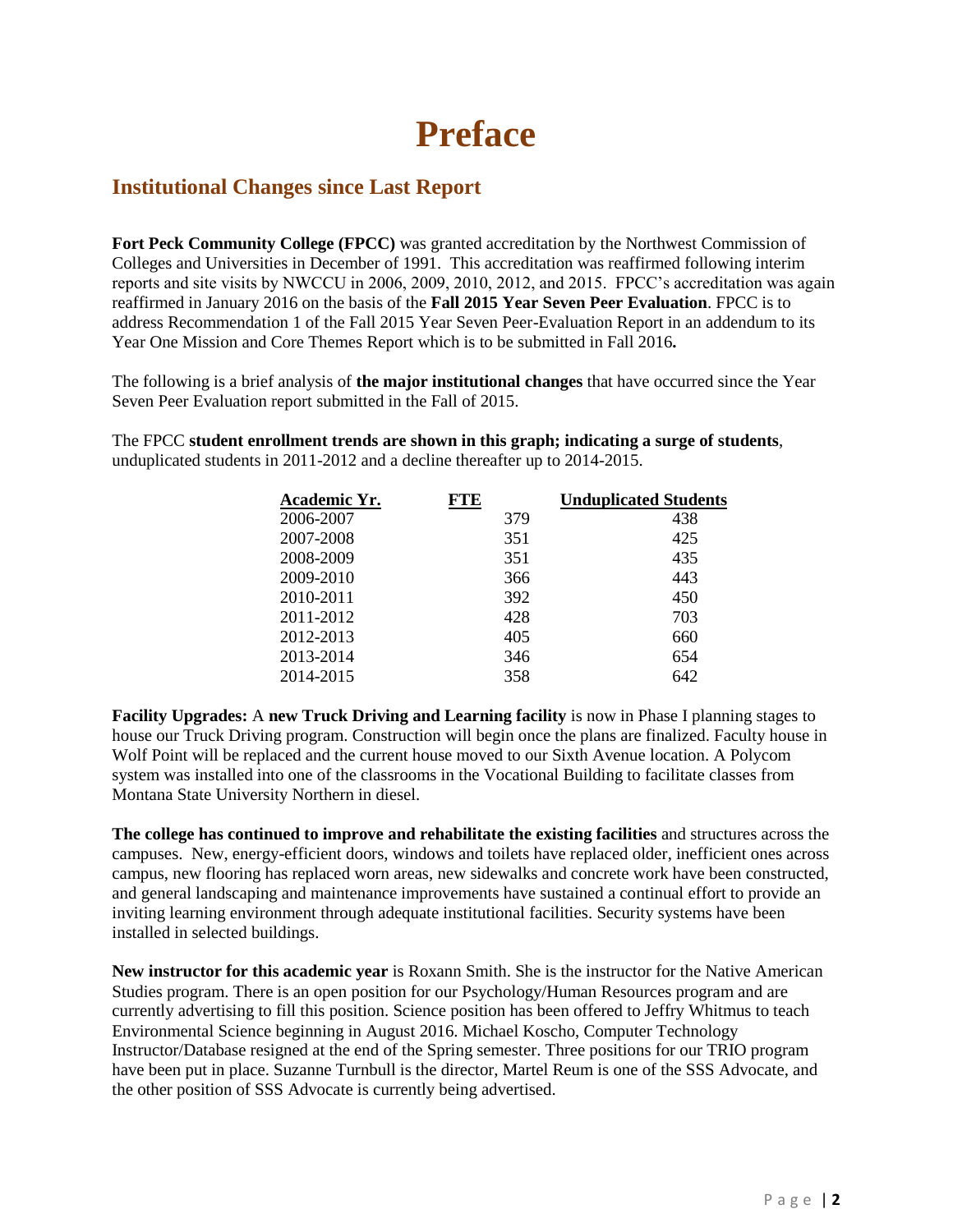**The FPCC Board of Directors** consists of nine voting members, with three of the seats filled by representatives from the Fort Peck Tribal Executive Board and members are internally appointed by that body every two years immediately after the biennial Tribal Elections held in late October. The three Fort Peck Tribal Executive Board appointees to the FPCC Board of Directors are Mr. Thomas Christian, Ms. Stacy Summers, and Mr. Edward Bauers. Mr. Bauers is new to the academic arena.

**FPCC has also purchased software that will** aid in developing a better environment for students, staff and faculty, and administration for registration, advising, data tracking, and accreditation compliance. The Jenzabar software modules that were purchased will be used for online registration, admissions, retention, and advising, the Insight/iWebfolio software will be used for standardizing FPCC's data entries for accreditation, and the TracDat software from Nuventive will be utilized for student learning outcome, program outcome, and institutional outcomes, and eventually will be used for program reviews and strategic planning. Izenda software from Nuventive has been installed for generating reports required by the institution for accreditation, strategic planning, and program review.

Training on the admissions and advising modules for Jenzabar has been completed and is now in the implementation phase. By Fall 2016 semester, Faculty will be utilizing the advising module to register incoming students. The retention module is in the process of installation and training will began in the summer of 2016. The TracDat software has been installed and basic configuration has been completed with the beginning phase of training now happening to selected personnel. We expect to begin training with the faculty in the Fall semester of 2016. The Izenda software will be used to generate reports from our Jenzabar database for institutional and assessment reports.

### **Response to Topics previously requested by the Commission**

#### **Year Seven Peer-Evaluation Report Fa11 2015**

FPCC is a two-year tribal college dedicated to its mission, resourceful in obtaining resources, dynamic in it approach to preserving culture, history, and beliefs of its community, and dedicated to student success through a holistic learning approach. The evaluation team found the college to be committed to student learning and success. The evaluation team was impressed how each employee embraced an attitude of "we are all responsible for the outcome." The team was also impressed with the robust PLO process and the college's plentiful collaborations and partnerships. The campus facilities have become a beacon for the community and the team was most impressed with the college's involvement of students in building the facilities to demonstrate its commitment to teaching and learning.

The concerns were minimal including further defining and assessing mission fulfillment and core themes to including links to the colleges PLO process. FPCC also needs to address a recommendation in its financial audit and the Board of Directors needs to formalize its self-evaluation process. Overall, the evaluation team was impressed with Fort Peck Community College and its strong commitment to student learning and student success.

#### **Recommendation:**

**1. The evaluation team recommends Fort Peck Community College further define and assess mission fulfillment to include especially student learning outcomes as demonstrated in the college's program learning outcomes process. (Standards 1.B.2, 3.B.3, 4.A.1, 4.A.4, 5.A.2).**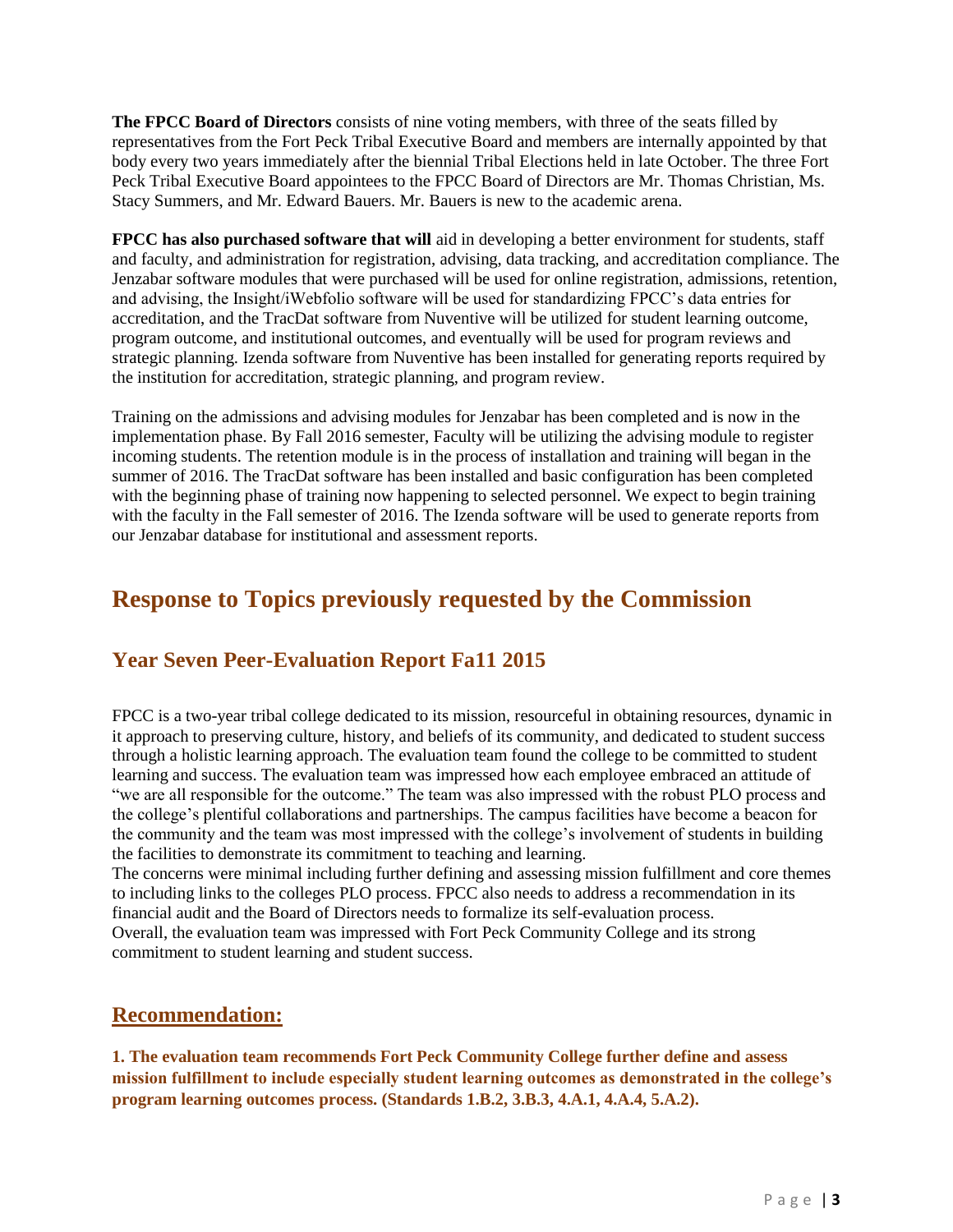Recommendation 1, from the Fall 2015 Year Seven Peer Evaluation Report, is being addressed in the **Updated Mission, Core Themes, and Expectations section as the addendum** for this Fall 2016 Year One Self-Evaluation Report. To address linking of the colleges Program Learning Outcomes (PLO) process into the Core Themes, to further define and assess mission fulfillment, a major rewrite of the Core Themes Objectives and Performance Indicators had to be accomplished. This is turn changes how we are doing our measures and assessments to meet the performance indicators and objectives for each core theme. Thresholds and targets have been defined for each performance indicator as well as how they are being measured and assessed.

### **Updated Mission, Core Themes, and Expectations**

#### **Standard One – Mission, Core Themes and Expectations**

*The institution articulates its purpose in a mission statement and identifies core themes that comprise essential elements of that mission. In an examination of its purpose, characteristics and expectations, the institution defines the parameters for mission fulfillment. Guided by that definition, it identifies an acceptable threshold or extent of mission fulfillment.*

### **Executive Summary of Eligibility Requirement 2 and 3**

#### **ER 2. Authority**

#### **The institution is authorized to operate and award degrees as a higher education institution by the appropriate governmental organization, agency, or governing board as required by the jurisdiction in which it operates.**

As a tribal college, Fort Peck Community College operates under the authority of its own charter. In 1977, the Fort Peck Assiniboine and Sioux Tribes established the Fort Peck Education Department. This Department created the foundation for the development of the Fort Peck Community College, which was officially chartered by the Fort Peck Tribal Executive Board in 1978. The original charter established a six-member Board of Directors. In 1987 the Board expanded to nine members. According to the college charter, at least seven members of the Board must be enrolled members of the Fort Peck Assiniboine and Sioux Tribes.

FPCC awards degrees as a higher education institution by the authority given to the College's Board of Directors by the Fort Peck Tribal Executive Board.

#### **ER 3. Mission and Core Themes**

**The institution's mission and core themes are clearly defined and adopted by its governing board consistent with its legal authorization, and are appropriate to a degree-granting institution of higher education. The institution's purpose is to serve the educational needs of its students, and its principal programs lead to recognized degrees. The institution devotes majority of its resources to support its educational mission and Core Themes***.*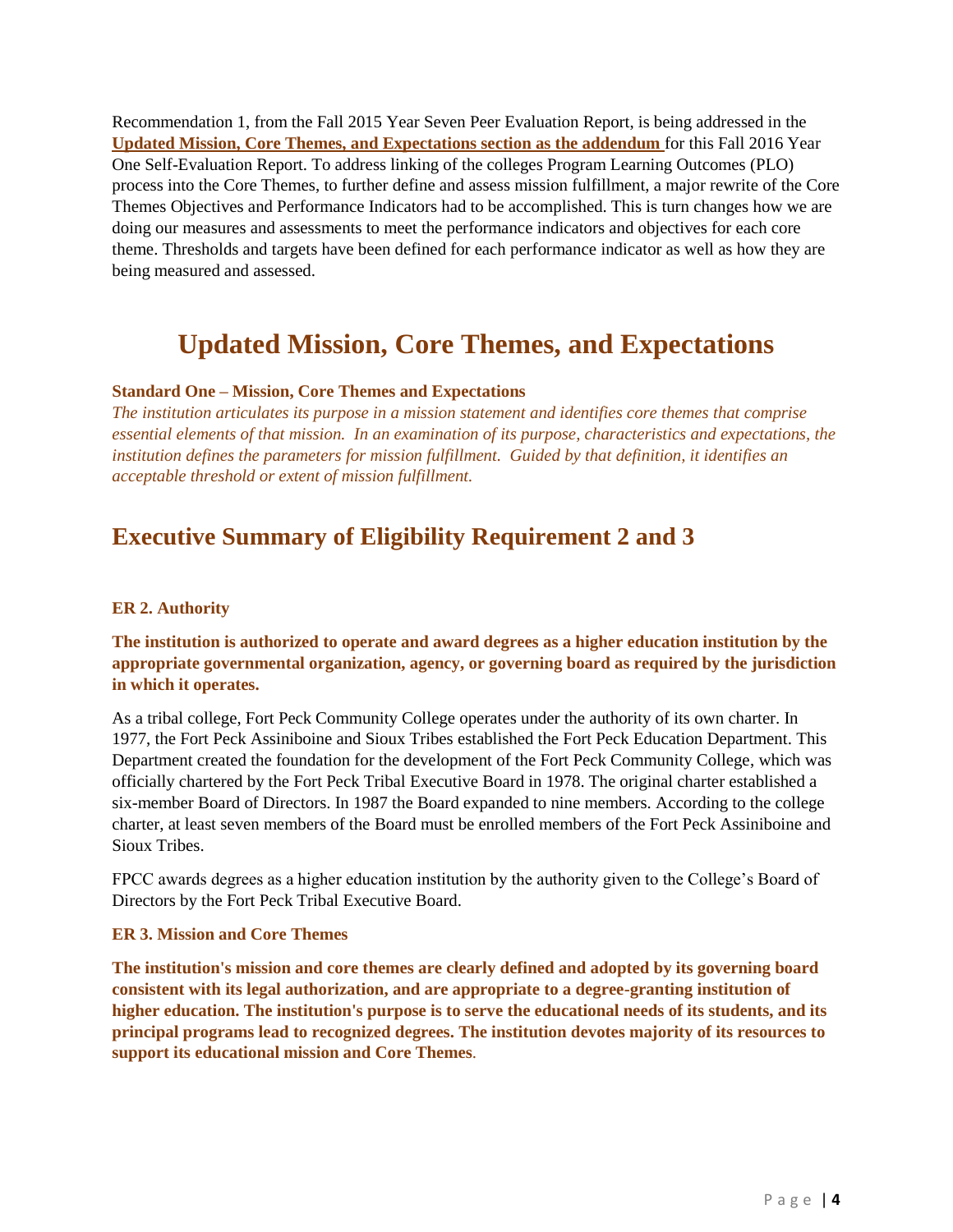The Fort Peck Community College mission statement, originally penned in 1978, was reaffirmed by the College's Board of Directors during the Board's April 21-22, 2011 meeting. The Board formally approved the college's core themes at their regularly scheduled meeting on August 18, 2011.

The mission of Fort Peck Community College "is to provide academic education and vocational training for American Indians and area residents ...." In fulfilling that mission, FPCC has developed a curriculum of academic and vocational programs including the following: Associate of Arts (7 programs of study), Associate of Science (5 programs of study), Associate of Applied Science (5 programs of study) and oneyear Certificates in 10 programs of study. Both the Associate of Arts and the Associate of Science are intended to be transferable programs that meet the same requirements of the first two years of study at most Montana colleges and universities. The Associate of Applied Science and Certificate programs are intended to be terminal degrees leading to immediate employment both on and off the Fort Peck Reservation.

The mission, core themes, and goals of Fort Peck Community College give direction to all educational activities, admission policies, selection of faculty, resource allocation and guides the strategic planning of the college.

### **Standard 1.A: Mission**

#### **Standard 1.A**

1.A.1 *The institution has a widely published mission statement, approved by its governing board, that articulates a purpose appropriate for an institution of higher learning, gives direction for its effort, and derives from, and is generally understood by, its community.*

1.A.2 *The institution defines mission fulfillment in the context of its purpose, characteristics and expectations. Guided by that definition, it articulates institutional accomplishments or outcomes that represent an acceptable threshold or extent of mission fulfillment.*

#### **The Mission Statement of Fort Peck Community College**

FPCC's mission statement is:

**FPCC serves the people of the Fort Peck Reservation and northeastern Montana as a medium of Indian awareness, enabling increased self-awareness.**

**The College offers an academic program that enables students to earn credits in college courses designed to transfer to other institutions of post-secondary or higher education.**

**The College serves the community of the reservation populations by maintaining an occupational training program based on the needs of the people living on and near the reservation and on potential employment opportunities available in the region.**

**The College serves the people by initiating and supporting community activities and organizations based on the needs and wishes of community members.**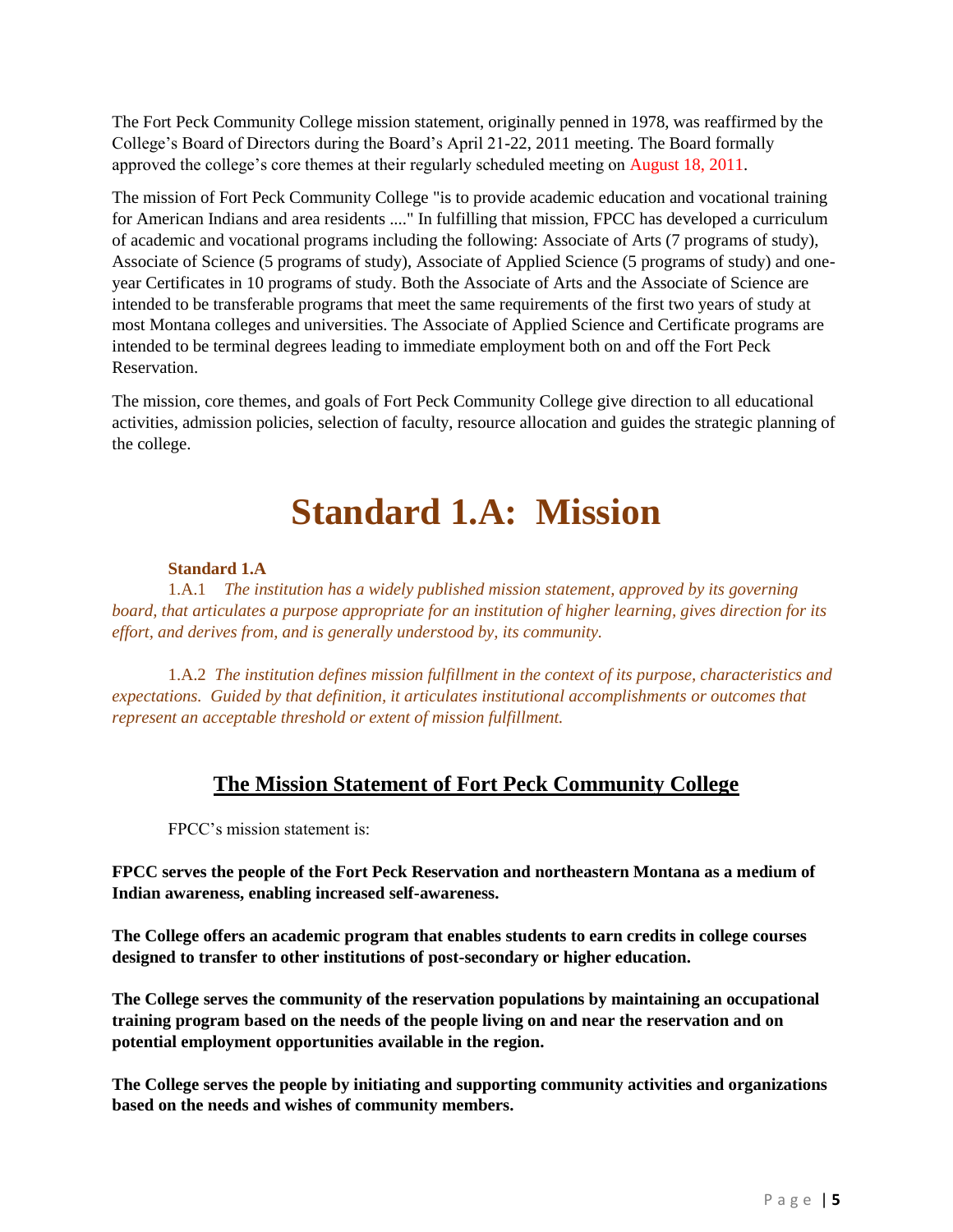The current mission statement of Fort Peck Community College was approved by the Board of Directors in 1978, when the Fort Peck Tribal Executive Board chartered FPCC as a tribally-controlled community college. Throughout the years, the Board of Directors has examined and discussed the contents of their mission statement regularly as part of their strategic planning process. While extensive discussions have occurred on the content and substance of the mission statement, the FPCC Board of Directors has continued to preserve the original mission statement of the institution as their guide and benchmark.

FPCC's mission statement is published widely, appearing in most of the college's publications, reports and brochures, on the college's web site, in the academic catalog, and in the annual report of the institution. It is included in the faculty and student handbooks, and the president and other college representatives refer to and interpret the mission statement in public presentations.

The same FPCC mission statement has guided the institution for their 37 years of existence, and while the mission statement is lengthy and sometimes difficult to dissect, it has steered the college towards achieving the goals and objectives contained within the mission statement by paralleling the activities and progress made by the institution over the decades. It is appropriate for a comprehensive two-year tribally-controlled community college and it provides the importance and framework for all of FPCC's supporting programs and services. The mission statement of FPCC:

- Recognizes education as FPCC's central purpose.
- Embraces the diverse traits of learning that community colleges fulfill.
- Recognizes the roles and responsibilities of the institution in the cultural preservation and restoration efforts of the Fort Peck Assiniboine and Sioux Tribes.
- It emphasizes FPCC's efforts on students and aiding them in achieving their goals.
- It acknowledges FPCC's responsibility to be responsive to community needs.
- It establishes a measure of excellence for which to strive.

#### **Interpretation of Mission Fulfillment**

The Fort Peck Community College plan to evaluate mission fulfillment requires the assessment of how well the identified core theme objectives and the performance indicators are being met. Fort Peck Community College has identified 13 core theme objectives which "define" the core themes. Each objective has one to four performance indicators which "define" the objective. Data are collected for the 37 performance indicators throughout the year and are reviewed by institution personnel to determine the extent to which each core theme objective is being achieved. By judging the level of achievement of each core theme objective, and then the core theme itself, a comprehensive picture of institutional achievement emerges and is used in assessing mission fulfillment. That assessment focuses on how well Fort Peck Community College is fulfilling the core of its mission.

#### **Articulation of an Acceptable Threshold, Extent, or Degree of Mission Fulfillment**

The process for determining an acceptable threshold, extent, or degree of mission fulfillment follows a four-step process:

The process begins with the assessment of each of the 37 core theme performance indicators by collecting data during the year. (In the future, the usual period of time for the collection and review of assessment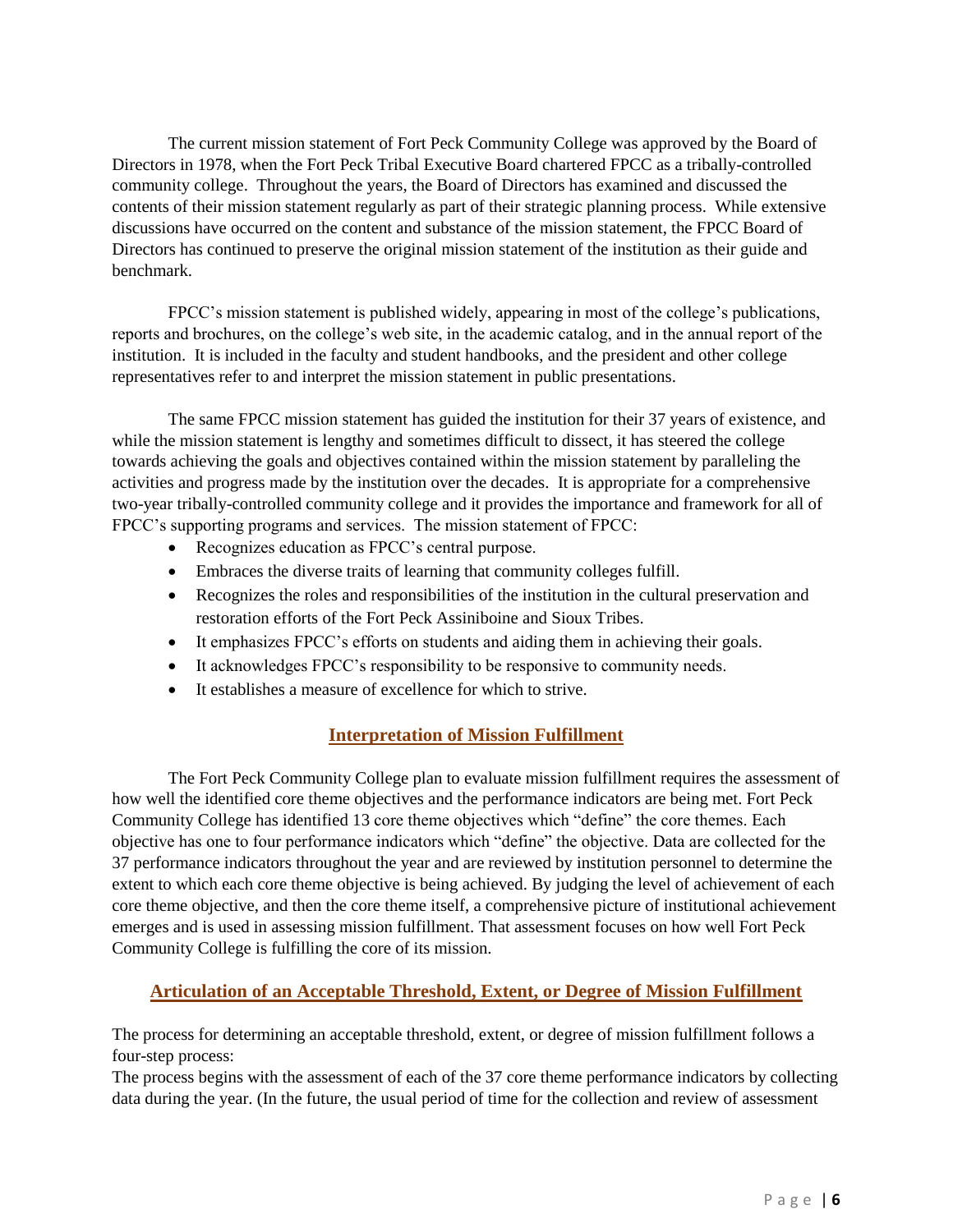information will typically be one year. This first year of assessment of some of the core theme performance indicators has necessarily been abbreviated in order to prepare this report to the Commission.) Target and threshold performance levels were identified previously for each performance indicators. Each performance indicator is intended to provide key information to help the institution determine how well it is achieving core theme objectives. It is recognized that not all performance indicators will make equal contributions to helping students achieve their educational goals. Some will be more important to that effort than others. The assessment and review process will, hopefully, reveal those differences enabling the College to make revisions to performance indicators, and possibly to core theme objectives, over time.

The second step in the process requires a judgment about the current performance level for each performance indicator relative to the target and threshold levels. Selected representatives of the College review the data for the one to four performance indicators for each core theme objective and decide whether or not the assessed performance "met the target," "met the threshold but not the target," or "did" not meet the threshold." Those determinations are then combined to make decisions about each of the 13 core theme objectives and how well the College is meeting those targets and thresholds. When performance is evaluated to have met the target, the College will work to maintain that performance level, and may increase the target. When performance is considered to have met the threshold but not the target or has not met the threshold, a plan is created or modified and is implemented to effect improvement.

The third step in the process is to review the decisions that have been made for the four to five objectives for each core theme and then make a determination for each core theme if the College is meeting targets, thresholds only, or neither. Again, the review of data and the judgments made about current performance may lead to new plans to improve performance. It is the intention of the College that every student who graduates will be prepared for success, innovation, and active engagement in their future learning, career, and community environments. While those expectations are not explicit in the core themes, such expectations do influence the opinions about how well Fort Peck Community College is achieving the core themes and fulfilling the mission.

The fourth and final step requires a comprehensive look at all of the information described above and to then make a determination about how well the College is fulfilling its mission. Such a review will be an annual process the President and selected institutional representatives will undertake in a comprehensive manner. The use of data to guide institutional day-to-day decision making by administrators, faculty, and staff members is an ongoing process throughout the year.

### **Fall 2015 Year Seven Report Recommendations:**

#### **The Evaluation Committee recommends that Fort Peck Community College further define and assess mission fulfillment to especially include student learning outcomes as demonstrated in the College's program learning outcome process (Standards 1.B.2, 3.B.3, 4.A.1, 4.A4, and 5.A.2).**

FPCC has identified four core themes that separately reveal essential elements of its mission as each element is an important factor in its mission and fulfillment of the college's mission objectives. Together they meet the educational and community enrichment goals that FPCC has established as its role and responsibility as a tribal community college serving the Fort Peck Assiniboine and Sioux Tribes and surrounding region. Upon examination, the mission of FPCC is to promote excellence in academic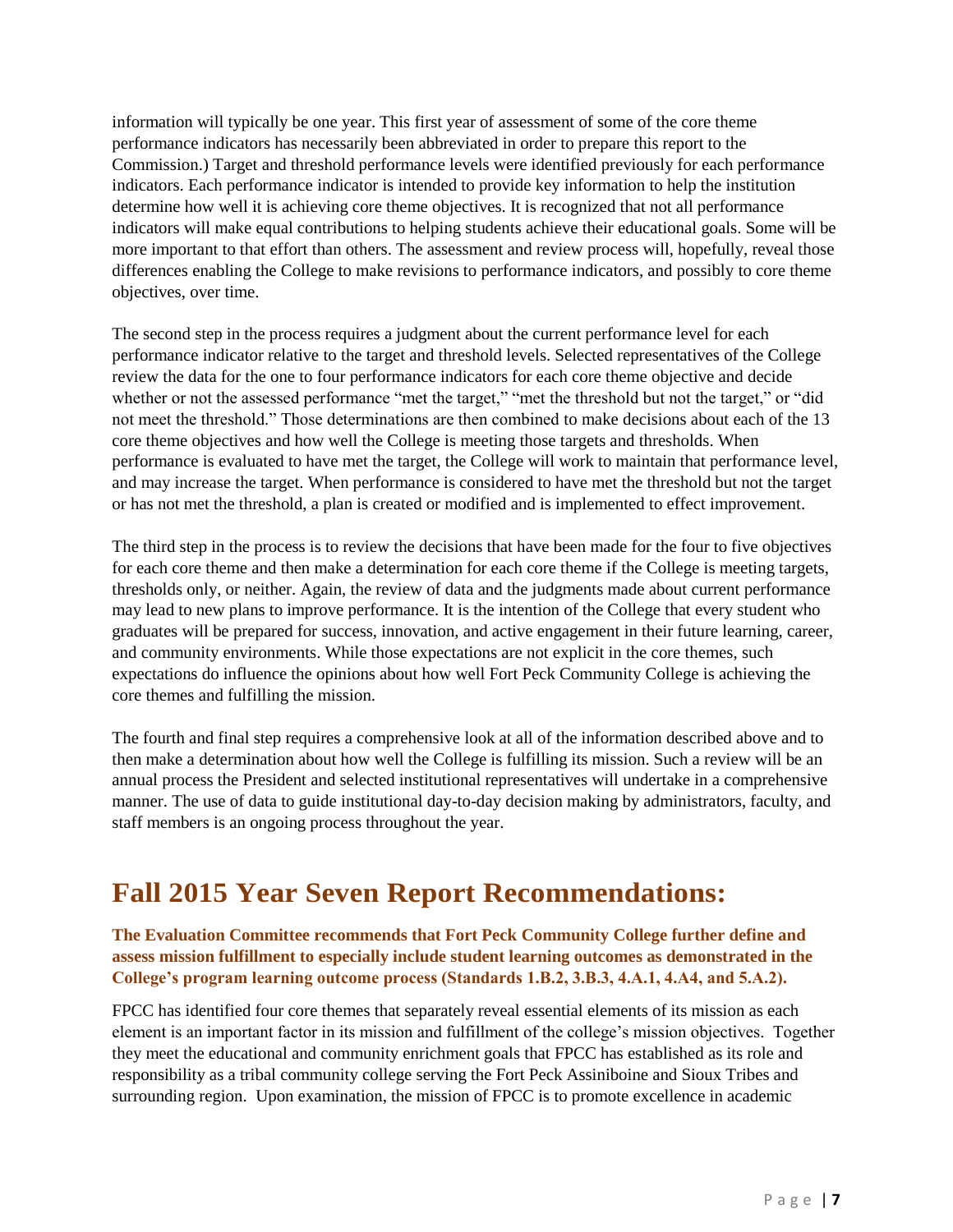preparation and vocational training with a focus on service to community while strengthening cultural identity and self-awareness. FPCC's four core themes are:

- 1. Academics and Transfer Preparation
- 2. Cultural Identity
- 3. Community Service
- 4. Workforce Preparation.

Within the objectives of each core theme are the standards and measurements that guides the institution in satisfying their mission. **The objectives and performance indicators have been changed to include student learning outcomes to further define and assess mission fulfillment.** In setting the desired performance outcomes (thresholds and targets) for the indicators with their respective core themes, many of the baseline data figures and measurement are unavailable because they are newly established objectives that relate to the new accreditation process. Although some of the indicators for measurement have baseline data available, FPCC plans to gather this data identified with each indicator and continue to strive for improvement as adequate and verifiable data and trends are formulated

Different years are utilized for baseline data measurements dependent upon the type of indicator. Many of the indicators will come from the student database information system utilized through the college's software system, JENZABAR, and by the assessment of surveys throughout the year on SurveyMonkey. Other baseline data will be gathered from the student services division that maintains student records and tracks student transfers and graduates.

### **Standard 1.B: Core Themes**

#### **Standard 1.B**

1.B.1 *The institution identifies core themes that individually manifest essential elements of its mission and collectively encompass its mission.*

1.B.2 *The institution establishes objectives for each of its core themes and identifies meaningful, assessable, and verifiable indicators of achievement that form the basis for evaluating accomplishment of the objectives of its core themes.*

# **Core Theme 1: Academics**

#### **Brief Description of the Core Theme**

As the only institution of higher education in a 100-mile radius in the isolated, rural northeastern corner of Montana, one of the necessary elements of the mission is academic excellence and transfer preparation. This core theme includes all programs, classes and services designed with the ultimate goal of preparing students for their selected occupations and to transfer into baccalaureate programs. At FPCC, the Associate of Arts (AA) and Associate of Science (AS) degrees are the two options designed for students intending to transfer.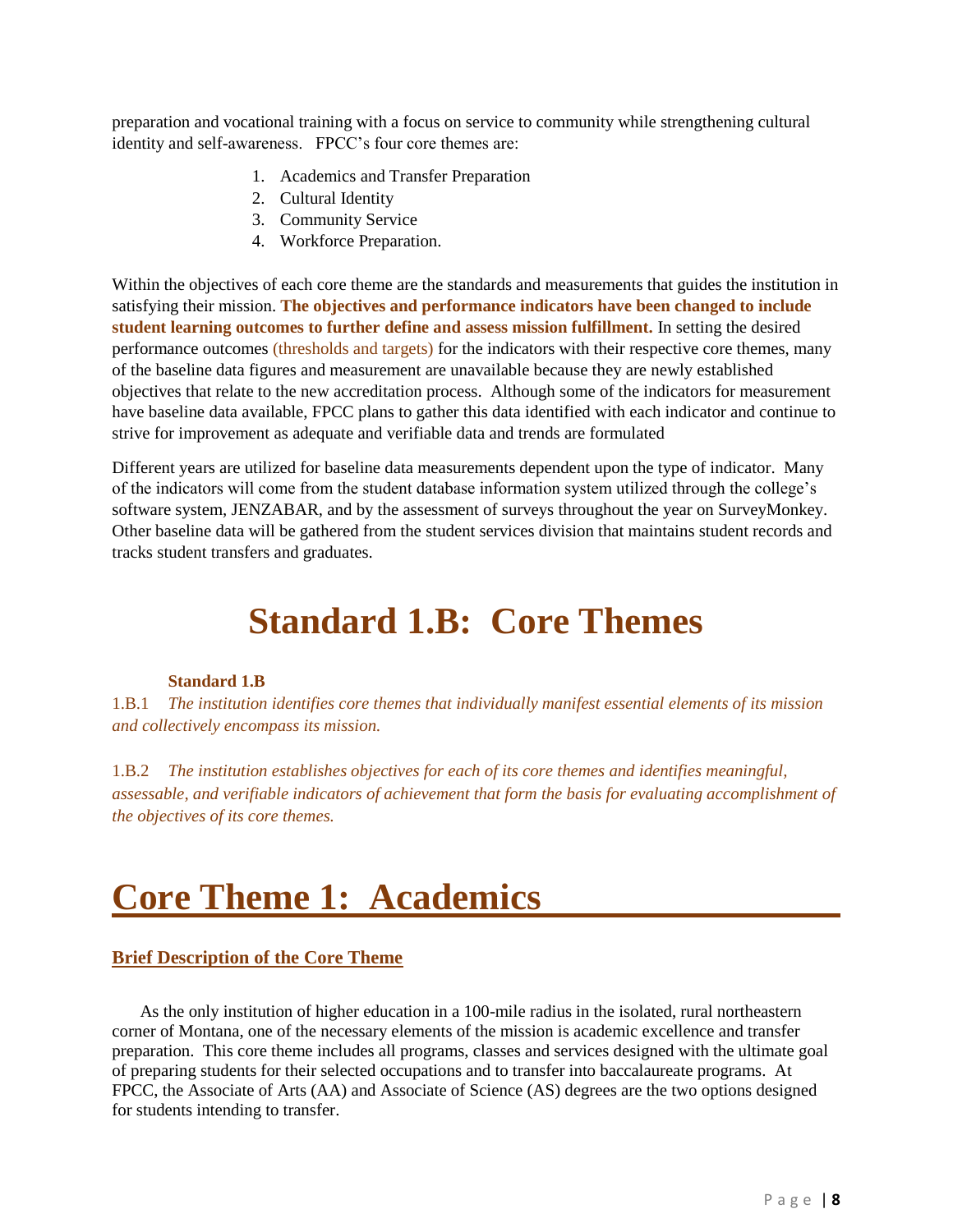FPCC has selected four objectives to focus on for this core theme:

- 1. Students completing degrees or certificates demonstrate achievement of the program learning outcomes identified for the degree or certificate received.
- 2. Students' achieve their intended educational goals at Fort Peck Community College Students are provided with opportunities that link educational institutions.
- 3. Students succeed when they transfer.
- 4. Exiting Students are satisfied with the experience at Fort Peck Community College.

#### **Objectives and Performance Indicators**

1.1 Students completing degrees or certificates demonstrate achievement of the learning outcomes identified for the degree or certificate received.

1.1.1 Student accomplishment of general education outcomes (for AA and AS).

1.1.2 Student accomplishment of program-specific learning outcomes (for AA, AS, and AAS in Early Childhood Education).

1.1.3 Students' perceptions of their experience at Fort Peck Community College. (Student Satisfaction Survey and Student Graduation Evaluation Surveys)

**Rationale for Indicators:** The institution acquires information about 1.1.1 from a variety of sources to measure students' achievement of the outcomes. The General Education PLO Committee is responsible for assessing and evaluating the extent to which students achieve the general education outcomes. The indicator is assessable because data have been collected by the College and can be analyzed as to student success in achieving General Education outcomes. Indicator 1.1.2 is assessable because faculty members have identified learning outcomes for each program and measures for assessment. The assessment data collected are reviewed and used to guide improvements. The indicators are meaningful because they address a primary reason that most students attend college, i.e., to achieve the learning expectations in their chosen discipline. The indicators are also meaningful because they will provide multiple perspectives about the extent to which students are achieving identified outcomes.

1.2 Students' achieve their intended educational goals at Fort Peck Community College.

1.2.1 Retention rates (Fall to Fall comparisons)

1.2.2 Graduation rates

1.2.3 Students' perceptions of their experience at Fort Peck Community College. (Student Satisfaction Survey and Student Graduation Evaluation Surveys)

**Rationale for Indicators:** The indicators are assessable because retention and graduation rates are available from institutional data. Student surveys are collected and are available. The indicators are meaningful because they reflect the completion rates of students and their judgments about their experience at the College in pursuit of their educational goals. This information is an important part of determining how well Fort Peck Community College is serving students. Students' own perceptions about their educational experience and success are critical.

1.3 Students succeed when they transfer.

1.3.1 Transfer rates

1.3.2 Performance after transfer

**Rationale for Indicators:** The indicators are assessable when the College obtains information about former students who have transferred to other institutions. Such information is available from the National Student Clearinghouse and the Office of Commissioner of Higher Education for Montana. The indicators are meaningful because they measure transfer student success, a major emphasis of the College.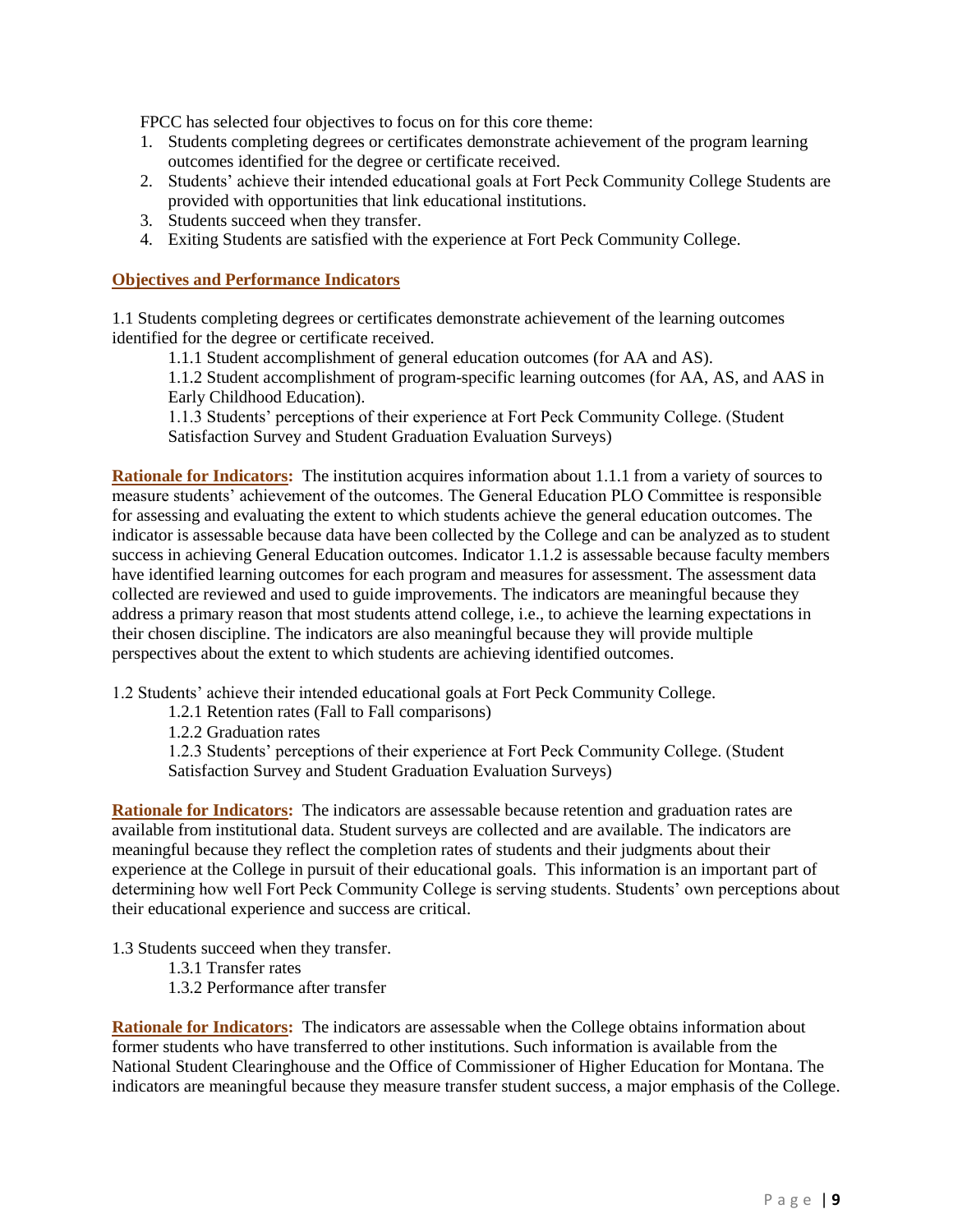1.4 Exiting Students are satisfied with the experience at Fort Peck Community College.

1.4.1 Students' perceptions of their experience at Fort Peck Community College. (Student Satisfaction Survey and Student Graduation Evaluation Surveys)

**Rationale for Indicators:** The indicator is assessable because the information has already been obtained and can be analyzed. The indicator is meaningful because it goes beyond a focus on student learning outcomes only and seeks student evaluations about the totality of their experience at the College.

# **Core Theme 2: Cultural Identity**

#### **Brief Description of the Core Theme**

As a tribally-controlled college chartered by the Fort Peck Assiniboine & Sioux Tribes, FPCC takes on the role, responsibility and leadership in the education and revitalization of the culture and history of the Fort Peck Assiniboine & Sioux Tribes. FPCC provides culturally relevant education that increases students' knowledge of local American Indian history and assist in perpetuation of the languages and cultures of the Assiniboine and Dakota Nations. This purpose provides a unique context for the facilities, programs, and activities of the College.

FPCC has selected two objectives to focus on for this core theme:

- 1. Provide culturally relevant education that increases students' knowledge of local American Indian history.
- 2. Assist in perpetuation of the languages and cultures of the Assiniboine and Dakota Nations.

#### **Objectives and Performance Indicators**

2.1 Provide culturally relevant education that increases students' knowledge of local American Indian history.

2.1.1 Enrollment and completion for NASX 117 History/Culture of Fort Peck Tribes.

2.1.2 Enrollment and completion for NASX 130 Native Americans in Montana.

2.1.3 Student accomplishment of Native American Studies program learning outcomes.

2.1.4 Students' perceptions of their experience at Fort Peck Community College. (Student Satisfaction Survey)

**Rationale for Indicators:** The institution has the information on each of the indicators and they are assessable. Indicator 2.1.3 is assessable because faculty members have identified learning outcomes for each program and measures for assessment. The assessment data collected are reviewed and used to guide improvements. Student surveys are collected and are available. The indicators are meaningful because they reflect the completion rates of students and their judgments about their experience. The indicators are also meaningful because they address the mission of culturally identity by providing the knowledge of local history and because they provide multiple perspectives about the extent to which students are achieving identified learning outcomes.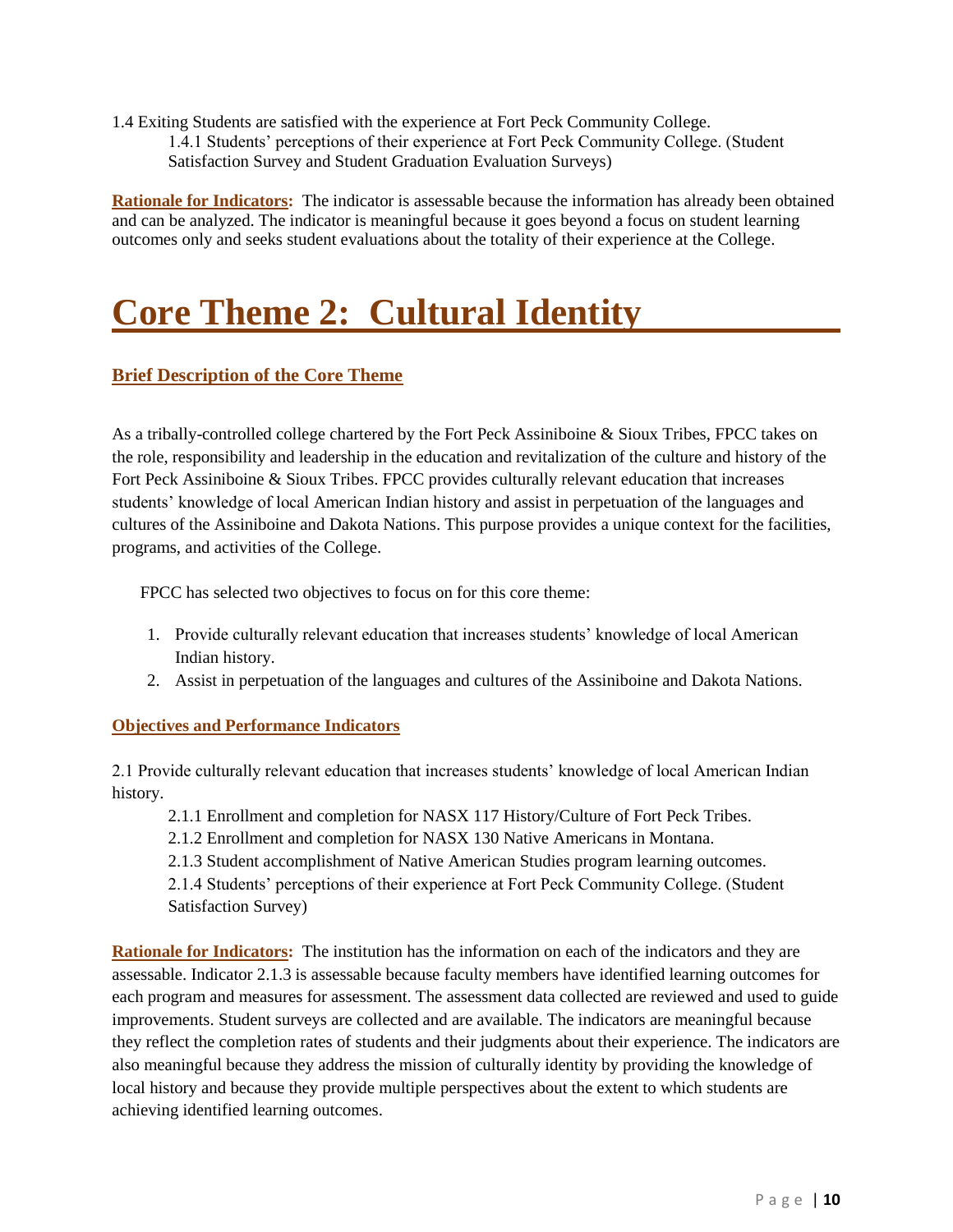2.2 Assist in perpetuation of the languages and cultures of the Assiniboine and Dakota Nations.

2.2.1 Enrollment in and completion of introduction courses in Assiniboine and Dakota languages.

2.2.2 Enrollment in and completion of advanced courses in Assiniboine and Dakota languages.

2.2.3 Enrollment and completion of culturally base classes such as beading, moccasin making, drum making, parfleche techniques, star quilts, etc.

2.2.4 Number of community events held such as round dances and powwows.

**Rationale for Indicators:** The indicators are assessable because the data is available from the institutional database. The indicators are meaningful because they reflect the commitment in providing cultural relevant education in perpetuating the language and culture of both the Assiniboine and Dakota tribes. This information is an important part of determining how well Fort Peck Community College is serving the Native American population of the reservation in preserving their culture and language.

# **Core Theme 3: Community Service**

#### **Brief Description of the Core Theme**

The mission of Community Service is to provide the constituency of the reservation with access to quality life-long learning experience. Community Service supports and enhances FPCC's mission to offer credit and non-credit courses, both traditional and innovative in format and content, to meet the ever-changing needs of the community and to make these course offerings available to all students. Community Service is committed to improving employee proficiency with the local businesses, schools, industries and local government agencies, improving the health of community members, and in teaching of Native American studies, particularly the Assiniboine and Sioux arts, language and traditional teachings.

FPCC has selected four objectives to focus on for this core theme:

- 1. Provide the constituency of the reservation and surrounding region with access to quality, lifelong learning experiences.
- 2. Increase employee proficiency within local businesses, schools, industries and all levels of municipalities and government agencies operating on the reservation.
- 3. Improve the health and wellness of community and reservation members.
- 4. Provide Assiniboine and Sioux arts, language, and traditional teachings.

#### **Objectives and Performance Indicators**

3.1 Provide the constituency of the reservation and surrounding region with access to quality, life-long learning experiences.

3.1.1 Community members and students attending and completing evening courses and workshops

3.1.2 Dual credit offerings to secondary schools on the reservation

3.1.3 Community members and students attending summer program courses

**Rationale for Indicators:** The institution acquires the information and is available from the Registrar's office. The indicators are meaningful because they address the accessibility of quality life-long learning experiences. The indicators are also meaningful because they will provide multiple perspectives about the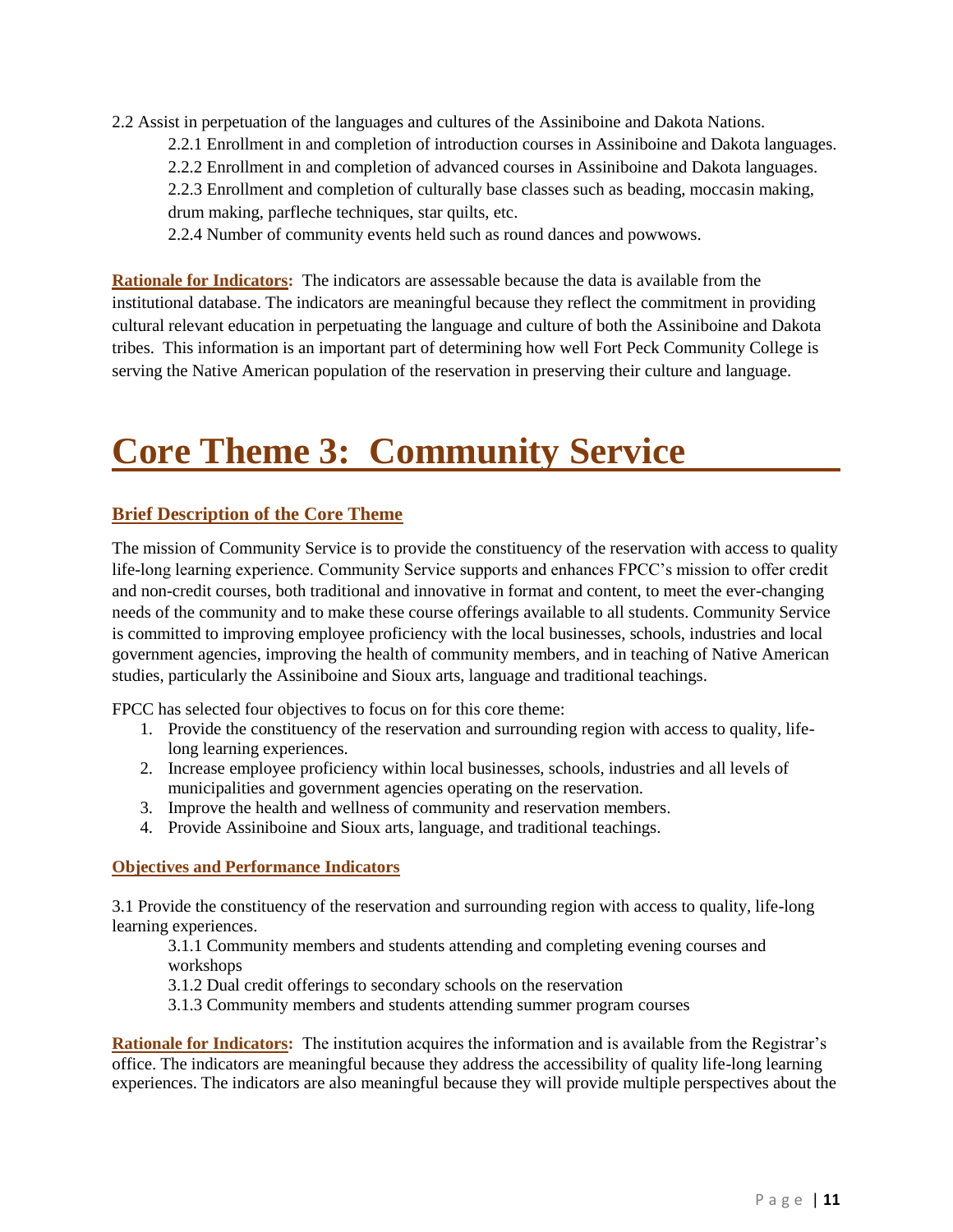extent to which community members and students are achieving their learning experiences beyond the normal course offerings of the college and/or secondary school.

3.2 Increase employee proficiency within local businesses, schools, industries and all levels of municipalities and government agencies operating on the reservation.

3.2.1 Number of workshops, symposiums, and seminars offered

- 3.2.2 Satisfaction of workshops, symposiums, and seminars based on completion survey
- 3.2.3 CEU rates

**Rationale for Indicators:** The indicators are assessable because CEU's and workshop/seminars information are available from institutional data. The indicators are meaningful because the data suggests the employees' interest in increasing their proficiency within the community. This information is an important part of determining how well Fort Peck Community College is serving community.

3.3 Improve the health and wellness of community and reservation members.

- 3.3.1 Client participation at the Poplar Wellness Center
- 3.3.2 Client participation at the Wolf Point Wellness Center
- 3.3.3 Activities/courses offered at Wellness Centers

**Rationale for Indicators:** The indicators are assessable when the College obtains information about students or community members attending the wellness centers. The information is available from the wellness centers. Courses and activities at the wellness centers are assessable as the information is available. The indicators are meaningful because they measure community member utilization of the centers to improve one's health.

3.4 Provide Assiniboine and Sioux arts, language, and traditional teachings.

- 3.4.1 Student enrollment and completion rates for Assiniboine and Sioux language courses
- 3.4.2 Student enrollment and completion rates for traditional courses
- 3.4.3 Student enrollment and completion rates for Assiniboine and Sioux arts courses

**Rationale for Indicators:** The indicators are assessable as this data is available in our institutional informational database on a semester by semester basis. The indicators are meaningful because they measure the perpetuation of culture offerings provided to the community in Native American courses that are not included in the Native American Studies program.

### **Core Theme 4: Workforce Preparation**

#### **Brief Description of the Core Theme**

Successfully completing a Certificate or an Associate's degree program to obtain work and pursue employment opportunities is a goal for a majority of FPCC students and is a crucial component of the institutional mission and purpose. With a variety of technical certificate and associate degree programs, FPCC offers a prompt reaction to changing workforce needs and employment opportunities on the reservation and surrounding region. Another significant factor of workforce preparation includes non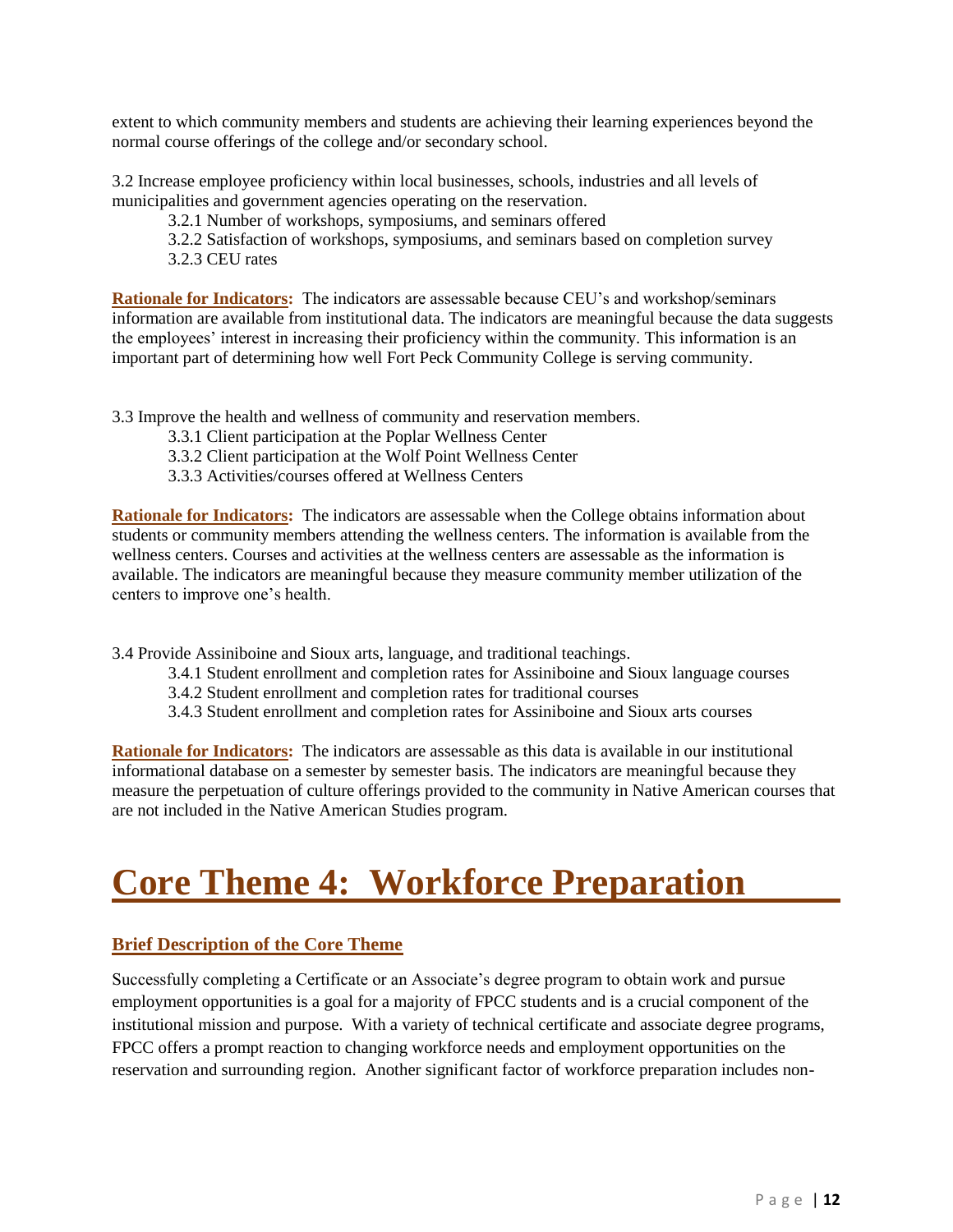credit courses and training to meet the needs of the local business community to upgrade and strengthen employee job skills.

The objective of the Workforce Preparations Core Theme is to provide students with career and technical educational programs and courses that prepare the students for valuable employment and that enhance their professional development.

FPCC has selected three objectives for this core theme:

- 1. Provide quality professional/technical education for employment, skill enhancement, and career development.
- 2. Students' achieve their intended educational goals at Fort Peck Community College.
- 3. Community and business partners are satisfied with students' technical skills and employability attributes.

#### **Objectives and Performance Indicators**

4.1 Provide quality professional/technical education for employment, skill enhancement, and career development.

- 4.1.1 Student accomplishment of general education outcomes.
- 4.1.2 Student accomplishment of vocational program-specific learning outcomes.
- 4.1.3 Licensure/certification rates

**Rationale for Indicators:** The institution acquires information about 4.1.1 from a variety of sources to measure students' achievement of the outcomes. The General Education PLO Committee is responsible for assessing and evaluating the extent to which students achieve the general education outcomes. The indicator is assessable because data have been collected by the College and can be analyzed as to student success in achieving General Education outcomes. Indicator 4.1.2 is assessable because faculty members have identified learning outcomes for each program and measures for assessment. Indicator 4.1.3 is assessable as the instructors are compiling the data for their respective programs. The assessment data collected are reviewed and used to guide improvements. The indicators are meaningful because they address a primary reason that most students attend college, i.e., to achieve the learning expectations in their chosen profession. The indicators are also meaningful because they will provide multiple perspectives about the extent to which students are achieving identified outcomes.

4.2 Students' achieve their intended educational goals at Fort Peck Community College.

- 4.2.1 Persistence rates (Fall to Fall comparisons)
- 4.2.2 Graduation rates

4.2.3 Students' perceptions of their experience at Fort Peck Community College. (Student Satisfaction Survey and Student Graduation Evaluation Surveys)

**Rationale for Indicators:** The indicators are assessable because persistence and graduation rates are available from institutional data. The indicators are meaningful because they reflect the completion rates of students and their judgments about their experience at the College in pursuit of their educational goals. This information is an important part of determining how well Fort Peck Community College is serving students. Students' own perceptions about their educational experience and success are critical.

4.3 Community and business partners are satisfied with students' technical skills and employability attributes.

4.3.1 Placement rate in the workforce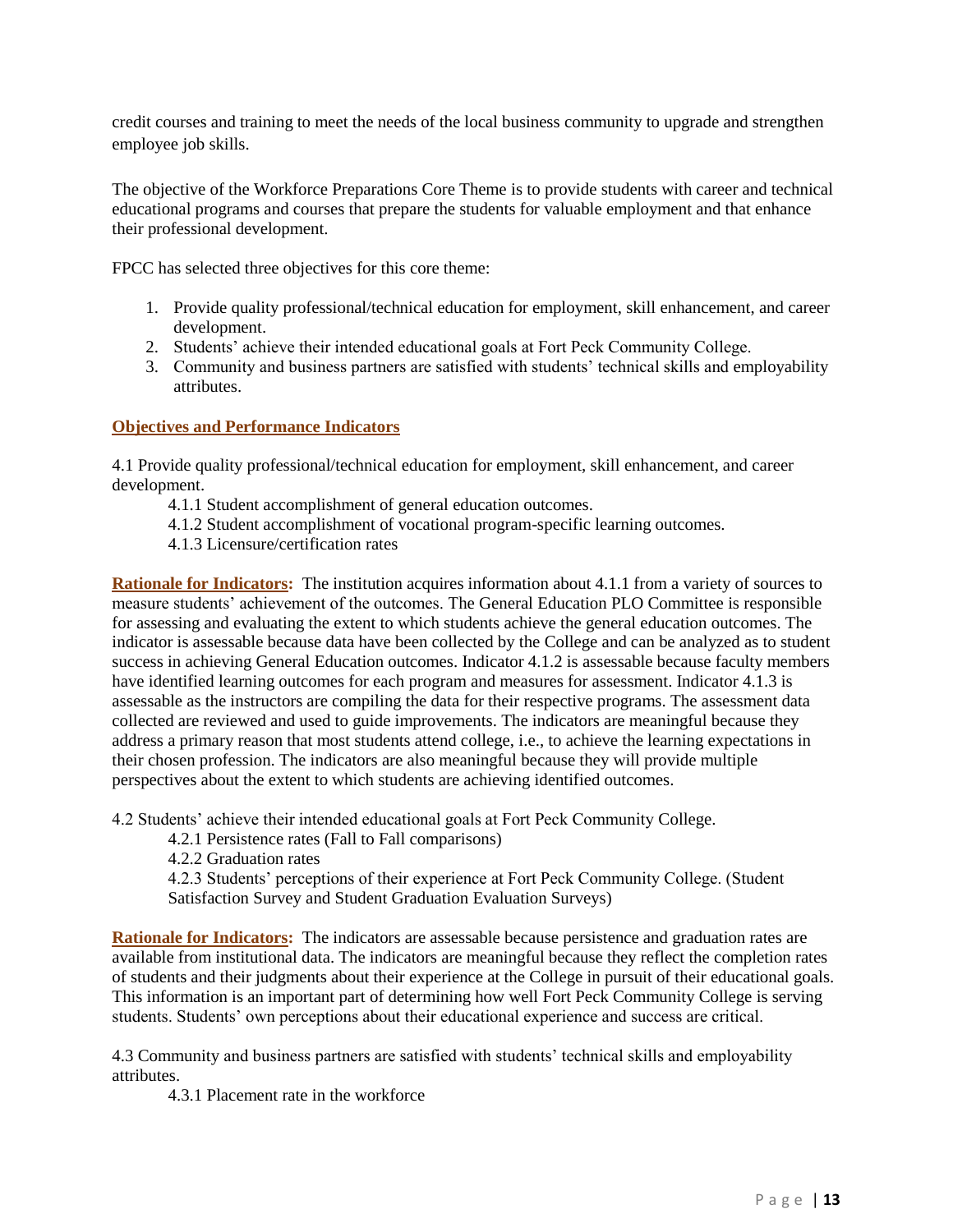#### 4.3.2 Relevance of programs

**Rationale for Indicators:** Indicator 4.3.1 is assessable because the data is available from the graduate exit survey and relevance of programs is an important component of the Institutional Program Review to insure students are getting the training that is required for their career goals. The indicators are meaningful because they reflect the reason why students are attending FPCC knowing that they can get a job upon completion and that the program is relevant and pertinent to their career goals.

### **Conclusion**

In this report Fort Peck Community College has expressed its function and intent in terms of its mission, core themes and expectations as defined in Standard One of the NWCCU Standards for Accreditation. Throughout this report, FPCC has affirmed its mission statement and developed appropriate objectives and indicators to strengthen the institution and provide a learning environment for successful students and healthy communities. Also, the mission statement defines the role and responsibility of the college to its service region and guides the direction of FPCC's labors.

FPCC utilized the elements of the mission statement as the basis for its classification of overall mission fulfillment, which will be assessed by the indicators of each respective objective. The college has established a baseline threshold of adequate mission fulfillment based upon identified expectations.

Additionally, the college has identified four core themes that "individually manifest essential elements of its mission and collectively encompass its mission." Those core themes are academics and transfer preparation, cultural identity, community service and workforce preparation. The core themes were identified by soliciting, facilitating and evaluating broad college input gathered through a series of focus groups.

FPCC's four core themes are supported by the creation of their respective objectives, which unite the core themes with the mission statement by defining goals that will allow the institution to fulfill its mission, facilitate student success and achievement, and provide services to the reservation and communities that increase the quality of life. The college will measure the accomplishment of meeting the defined objectives through the respective indicators of each objective. The indicators are assessable, relative and verifiable in measuring the fulfillment of each objective. Desired outcomes were established for each indicator, indicating the college's commitment to a quality educational environment conducive to student growth, cultural revitalization, workforce preparedness and community service.

The combination of the mission, elements of the mission fulfillment, the core themes, objectives and indicators all make up the fragments essential for continual improvement of the institution, its role and the educational services delivered to individuals, businesses, agencies and organizations. This structure is the foundation for FPCC to meet the goals of the institution and the expectations of their constituents.